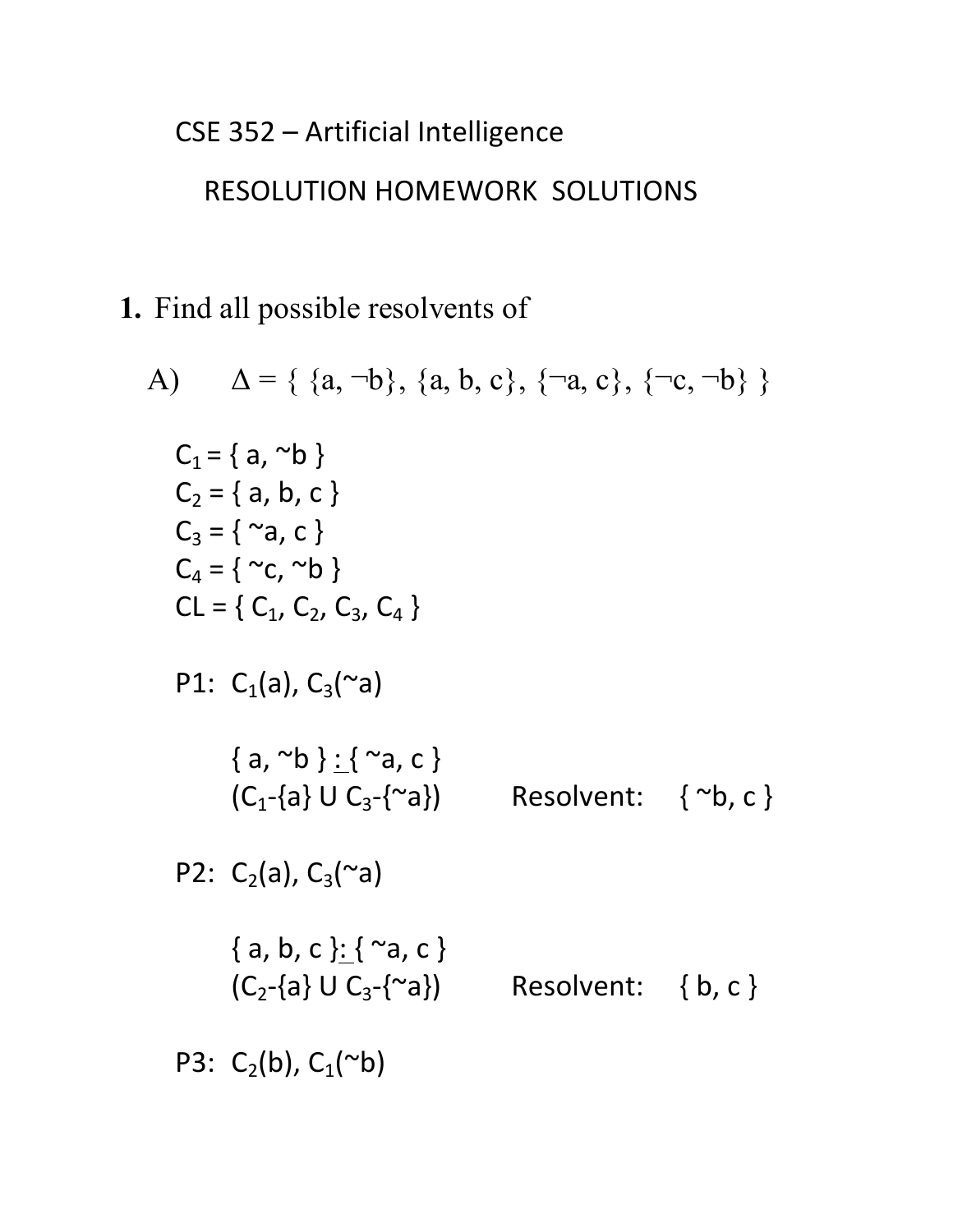{a, b, c }: {a, ~b}  
\n(C<sub>2</sub>-{b} U C<sub>1</sub>-{~b}) Resolvent: {a, c}  
\nP4: C<sub>2</sub>(b), C<sub>4</sub>(~b)  
\n{a, b, c }: { ~c, ~b}  
\n(C<sub>2</sub>-{b} U C<sub>4</sub>-{~b}) Resolvent: {a, c, ~c}  
\nP5: C<sub>2</sub>(c), C<sub>4</sub>(~c)  
\n{a, b, c }: { ~c, ~b}  
\n(C<sub>2</sub>-{c} U C<sub>4</sub>-{~c}) Resolvent: {a, b, ~b}  
\n(C<sub>2</sub>-{c} U C<sub>4</sub>-{~c}) Resolvent: {a, b, ~b}  
\nP6: C<sub>3</sub>(c), C<sub>4</sub>(~c)  
\n{ ~a, c }: { ~c, ~b}  
\n(C<sub>3</sub>-{c} U C<sub>4</sub>-{~c}) Resolvent: { ~a, ~b}  
\n(C<sub>3</sub>-{c} U C<sub>4</sub>-{~c}) Resolvent: { ~a, ~b}  
\nB) 
$$
\Delta = \{ \{a, \neg a, \neg b\}, \{a, b, c\}, \{\neg a, \neg b, \neg c\}, \{b\} \}
$$
  
\n $C_1 = \{a, ~a, ~b\}$   
\n $C_2 = \{a, b, c\}$   
\n $C_3 = \{ ~a, ~b, ~c \}$   
\n $C_4 = \{b\}$ 

 $\Delta = \{ \ C_1, \ C_2, \ C_3, \ C_4 \}$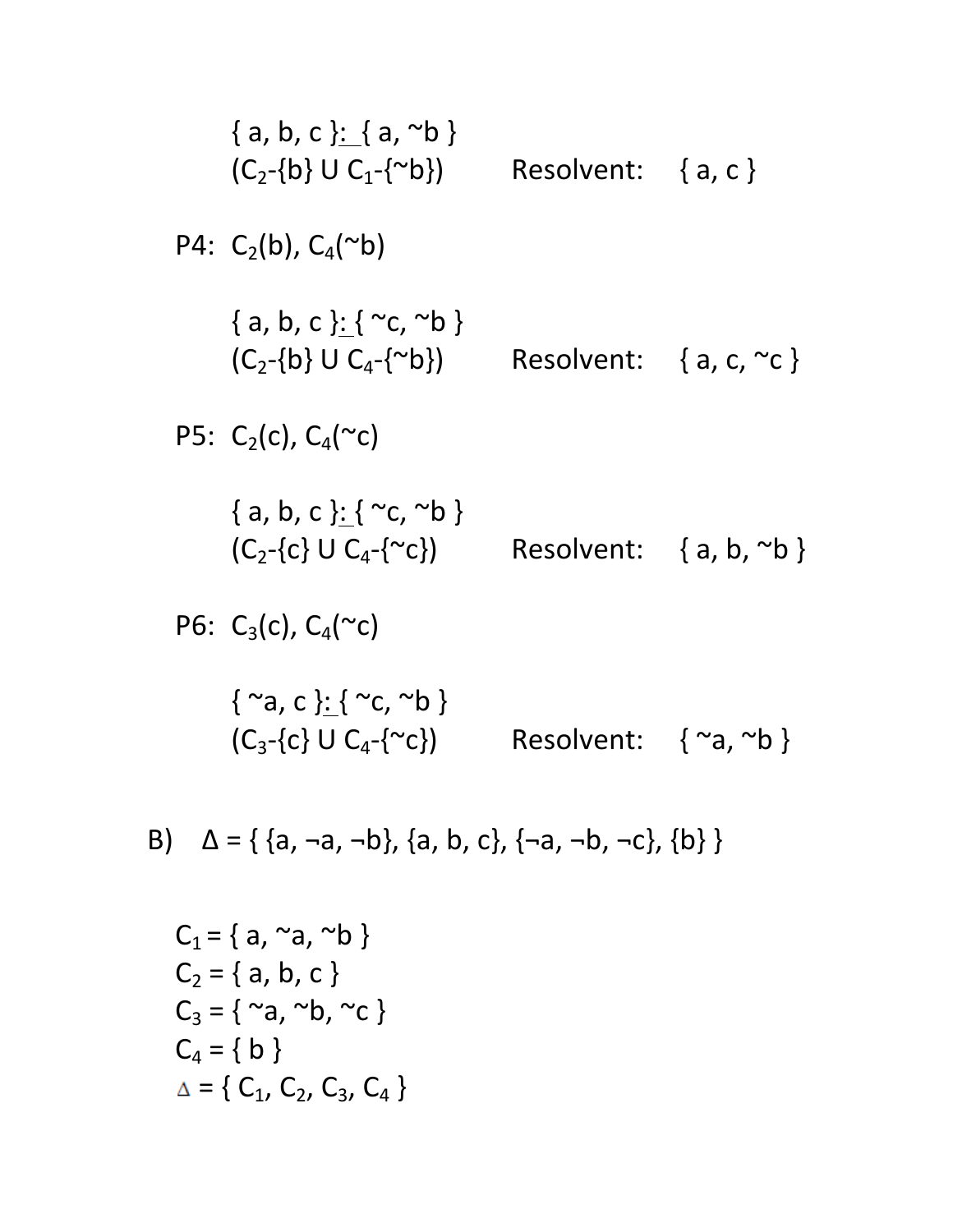P1: C<sub>1</sub>(a), C<sub>3</sub>(
$$
\sim a
$$
)  
\n{a,  $\sim a$ ,  $\sim b$  }: {  $\sim a$ ,  $\sim b$ ,  $\sim c$  }  
\n(C<sub>1</sub>-{a} U C<sub>3</sub>-{ $\sim a$ })  
\nP2: C<sub>2</sub>(a), C<sub>1</sub>( $\sim a$ )  
\n{a, b, c }: { a,  $\sim a$ ,  $\sim b$ }  
\n(C<sub>2</sub>-{a} U C<sub>1</sub>-{ $\sim a$ )}  
\nP3: C<sub>2</sub>(a), C<sub>3</sub>( $\sim a$ )  
\n{a, b, c }: { $\sim a$ ,  $\sim b$ ,  $\sim c$ }  
\n(C<sub>2</sub>-{a} U C<sub>3</sub>-{ $\sim a$ )}  
\n{a, b, c }: { $\sim a$ ,  $\sim b$ ,  $\sim c$ }  
\n(C<sub>2</sub>-{a} U C<sub>3</sub>-{ $\sim a$ })  
\nP4: C<sub>2</sub>(b), C<sub>1</sub>( $\sim b$ )  
\n{a, b, c }: { a,  $\sim a$ ,  $\sim b$ }  
\n(C<sub>2</sub>-{b} U C<sub>1</sub>-{ $\sim b$ )}  
\nResolvent: { a, c,  $\sim a$ }  
\nP5: C<sub>2</sub>(b), C<sub>3</sub>( $\sim b$ )  
\n{a, b, c }: { $\sim a$ ,  $\sim b$ ,  $\sim c$ }  
\n(C<sub>2</sub>-{b} U C<sub>3</sub>-{ $\sim b$ )}  
\nResolvent: {a, c,  $\sim a$ ,  $\sim c$ }  
\n(C<sub>2</sub>-{b} U C<sub>3</sub>-{ $\sim b$ )}  
\nResolvent: {a, c,  $\sim a$ ,  $\sim c$ }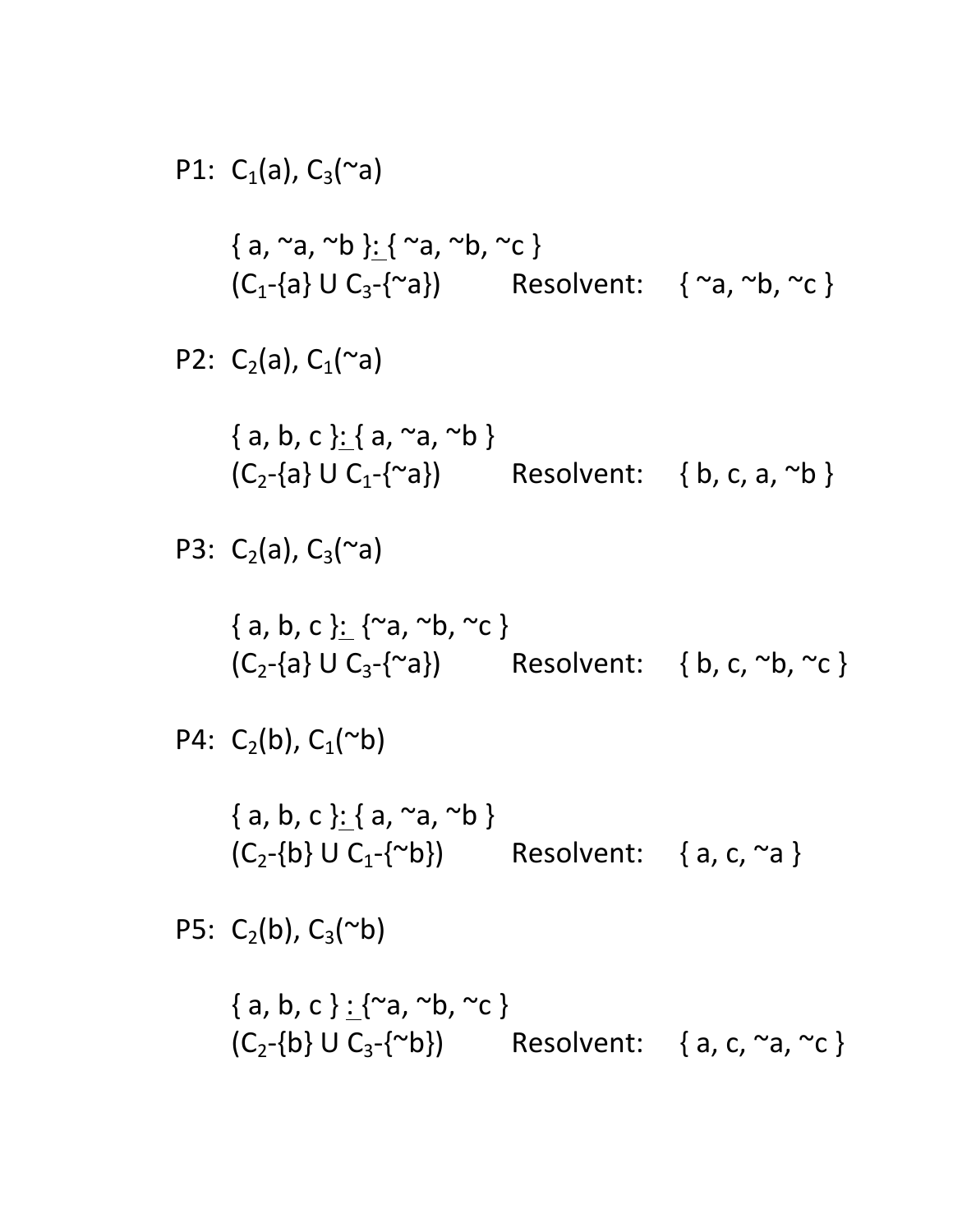

**2.** Use a proper Resolution strategies do decide whether Δ is unsatisfiable or satisfiable.

A) 
$$
\Delta = \{ \{a, \neg b\}, \{\neg a, \neg b\}, \{b, c\}, \{a, \neg c\}, \{\neg a\} \}
$$

Pure literals: none Tautologies: none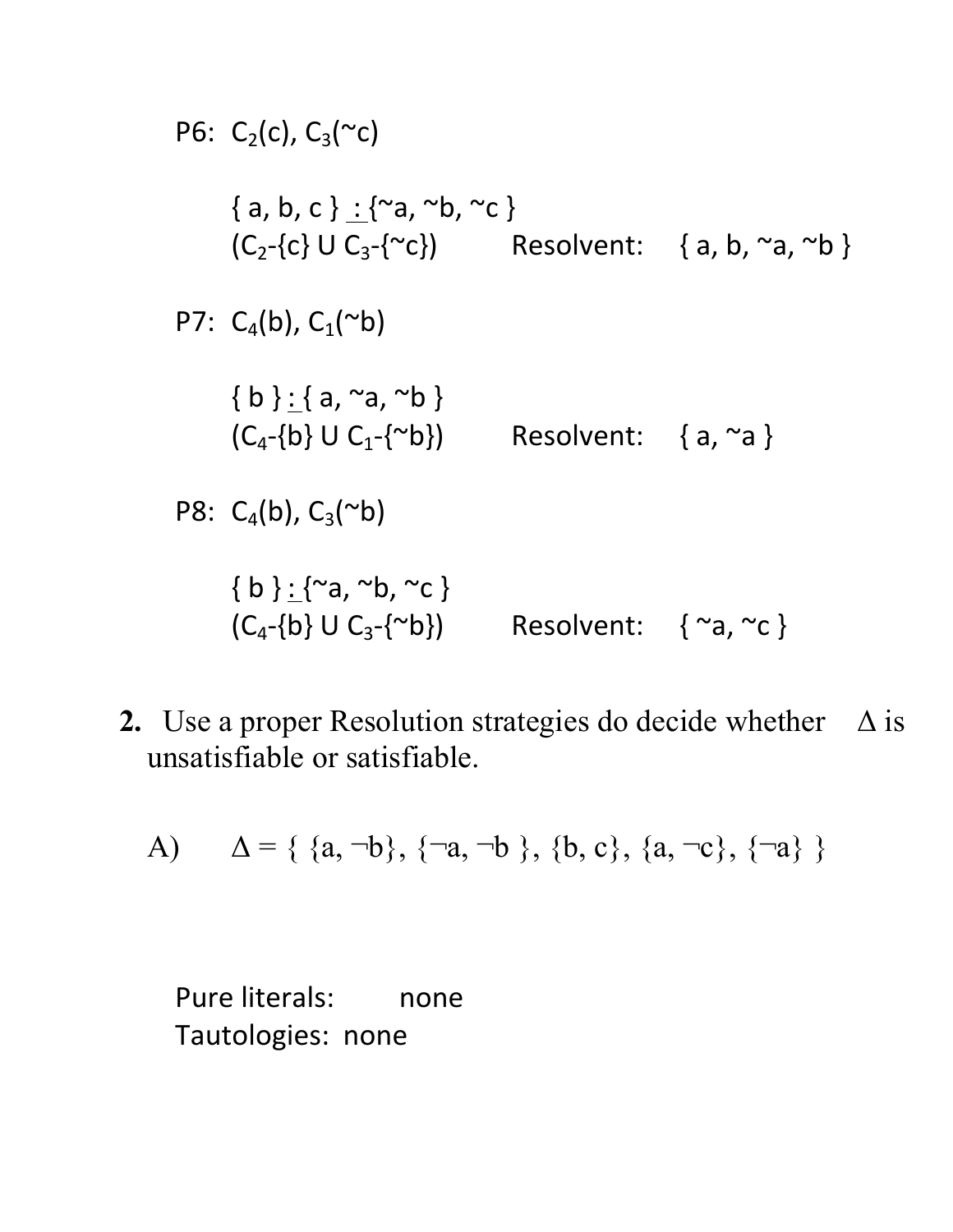### **Some Resolution Deduction**

Derivation 1:



 $\Delta$  |- $R$ {~b}



 $\Delta$  |- $R$ {"b}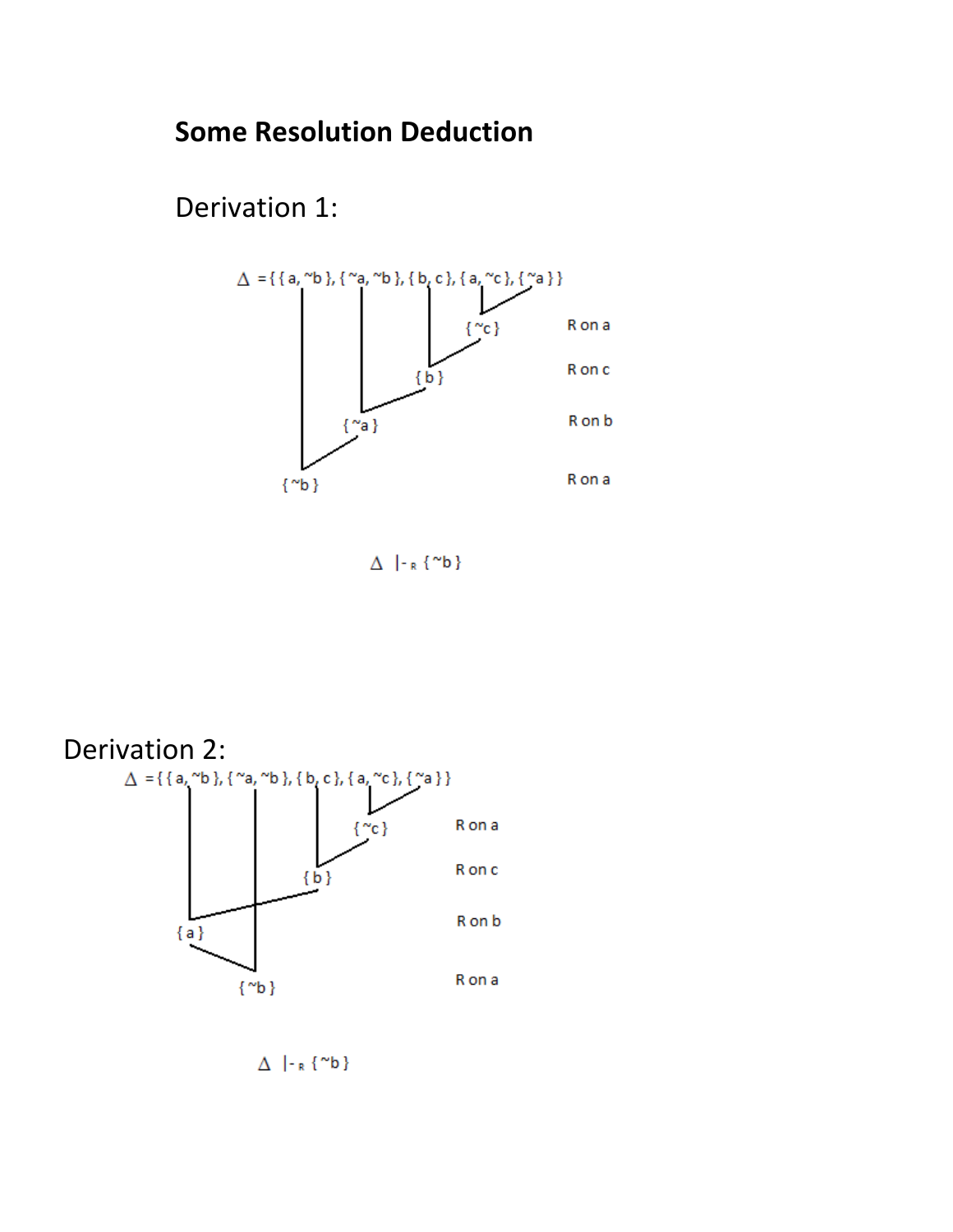#### Derivation 3:



 $\Delta$  |- $R$ {<sup>~b}</sup>

Derivation 4:



 $\Delta$  |- $R$ {<sup>~b}</sup>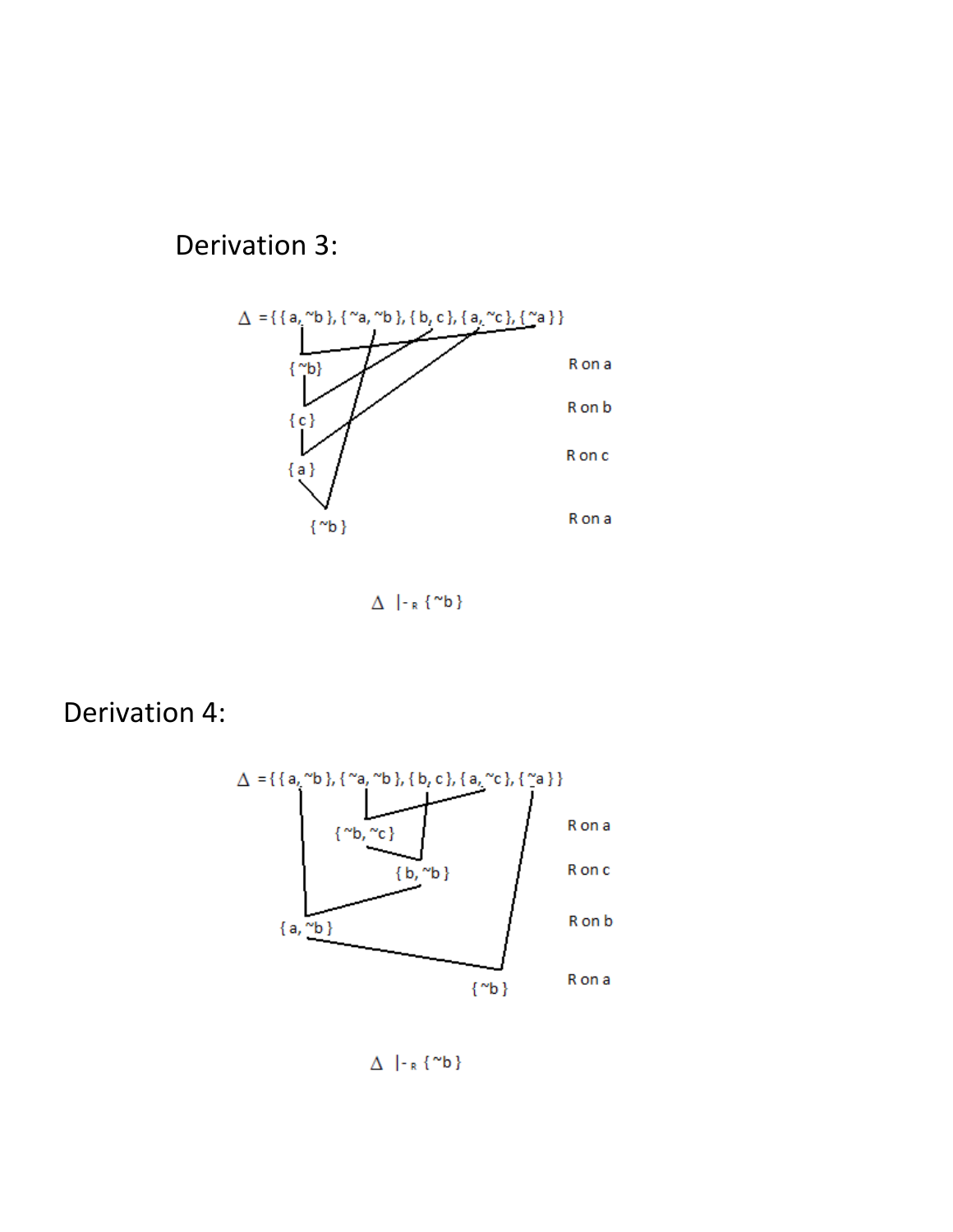Derivation 5:



 $\Delta$  |- $R$ {"b}

Derivation 6:



 $\Delta$  |- $R$ {~b}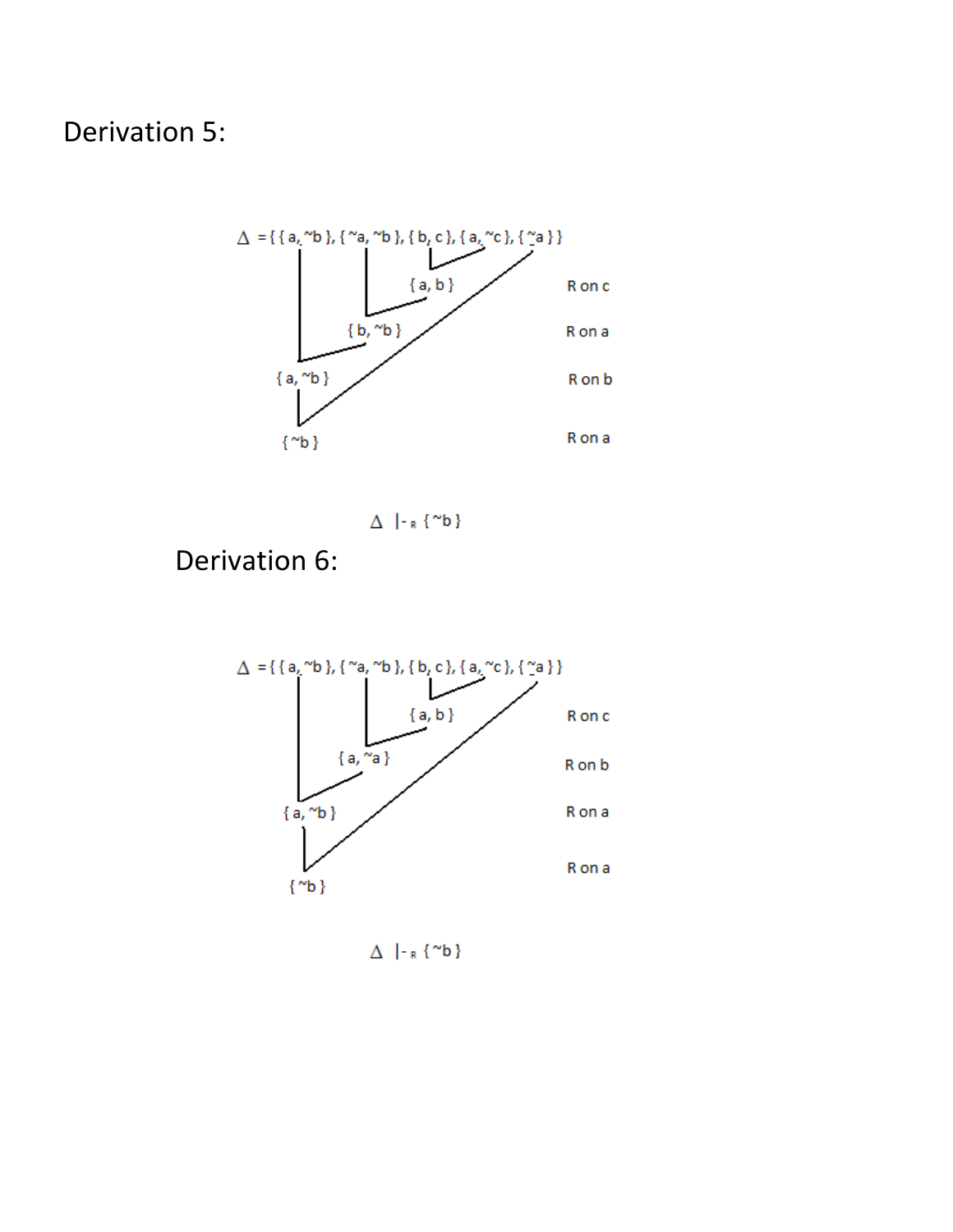#### Derivation 7:



 $\Delta$  |- $R$ {~b}

### Derivation 8:



 $\Delta$  |-r  $\{ \}$ 

#### is UNSATISFIABLE!  $\Delta$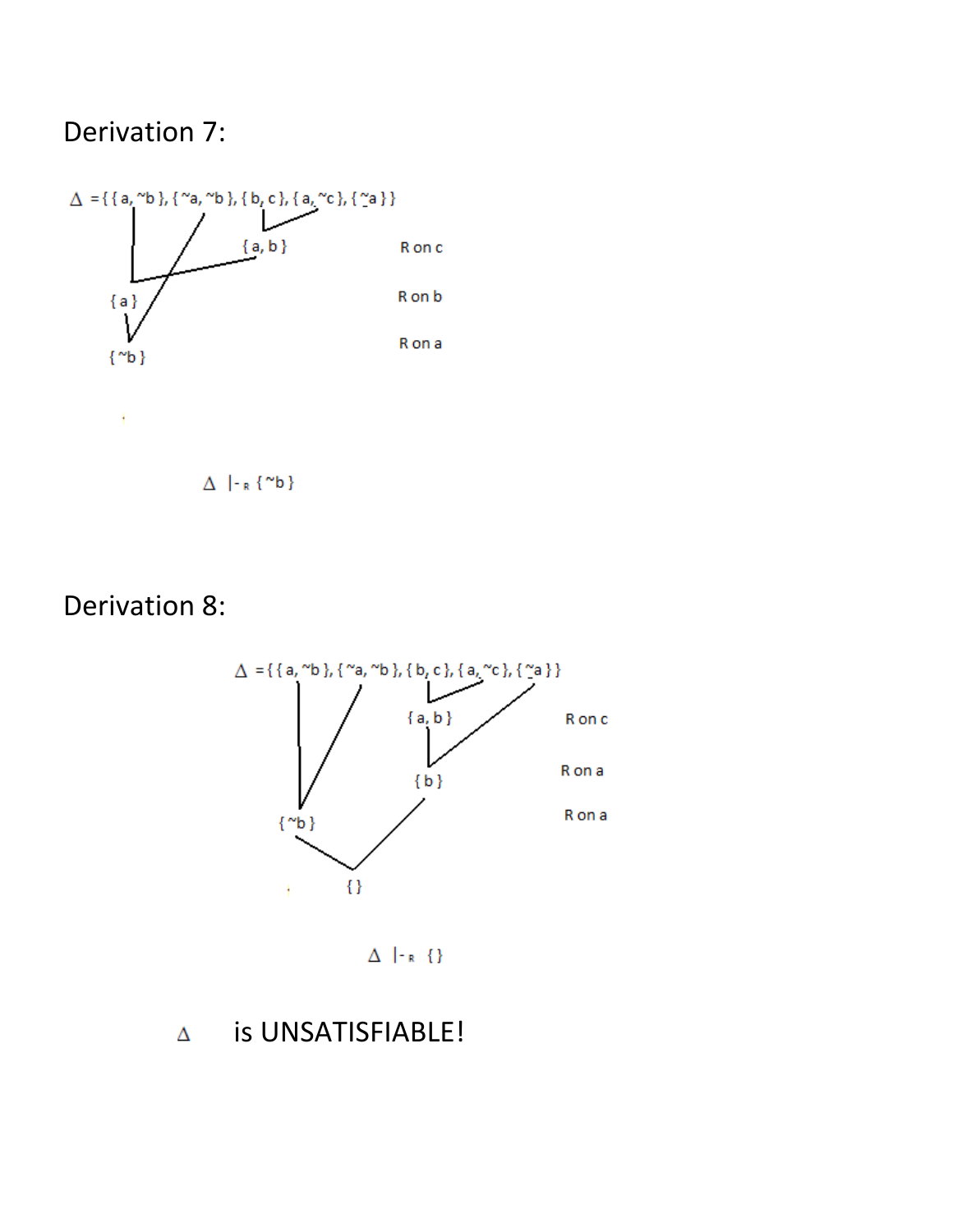B)  $\Delta = \{ \{a, \neg b\}, \{\neg a, a, \neg b\}, \{b, \neg b, c\}, \{a, c, \neg c\} \}$ Pure literals: none Tautologies:  $\{-a, a, -\}$ ,  $\{b, -b, c\}$ ,  $\{a, c, -c\}$ 

Delete Tautologies Clauses

 $\Delta' = \{ \{a, \neg b\} \}$  SATISFIABLE - so  $\Delta$  is satisfiable

C)  $\Delta = \{ \{a, b\}, \{b, \neg c\}, \{a, \neg c\} \}$ 

Pure literals:  $a, b, \neg c$ Tautologies: none

Delete clauses with pure literals  $\Delta'$  is EMPTY SET of clauses - SATISFIABLE - so  $\Delta$  is satisfiable

**3.** Use resolution (proper strategy) to decide VALIDITY of the following argument: A1:  $(( (a \rightarrow \neg b) \rightarrow (b \rightarrow \neg a)) \vee ((a \rightarrow \neg c) \vee b))$ A2:  $((a \rightarrow b) \rightarrow a)$ B:  $(\neg(a \rightarrow (\neg b \land c)) \rightarrow (a \land (b \land \neg c)) )$ 

Remark: To verify the VALIDITY of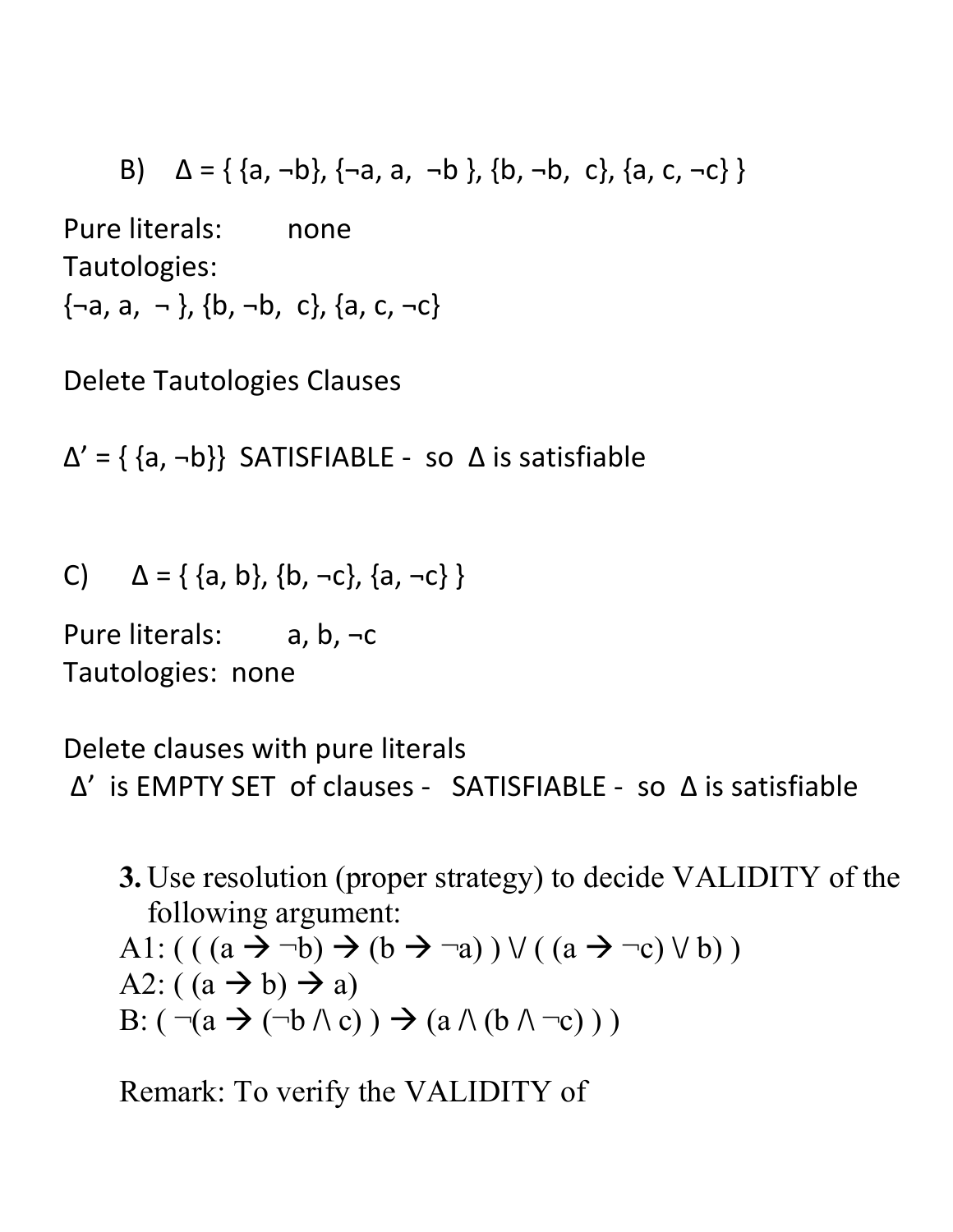$((A1 \land A2) \rightarrow B)$ , we have to test if  $\neg$  ((A1  $\land$  A2)  $\rightarrow$  B) is unsatisfiable.

We find the set  $\Delta_{\alpha}$  of clauses logically equivalent to  $\alpha B$ :



 $\Delta_{\sim B} = \{ \{a\}, \{b, \sim c\}, \{a, \sim b, c\} \}$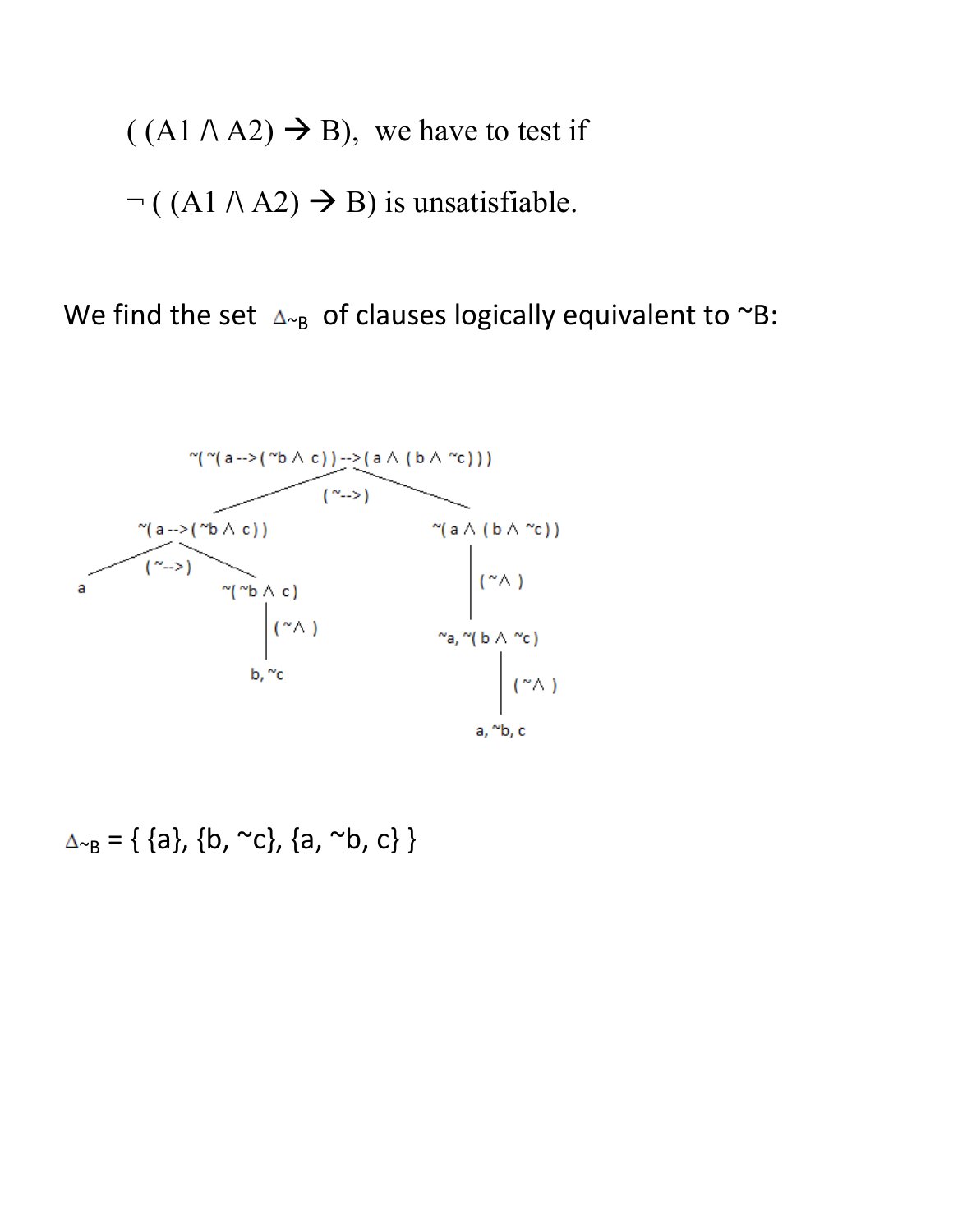We find the set  $\Delta_{A1}$  of clauses logically equivalent to A1:



 $\Delta_{A1} = \{ \{a, \sim a, b, \sim b, c\} \}$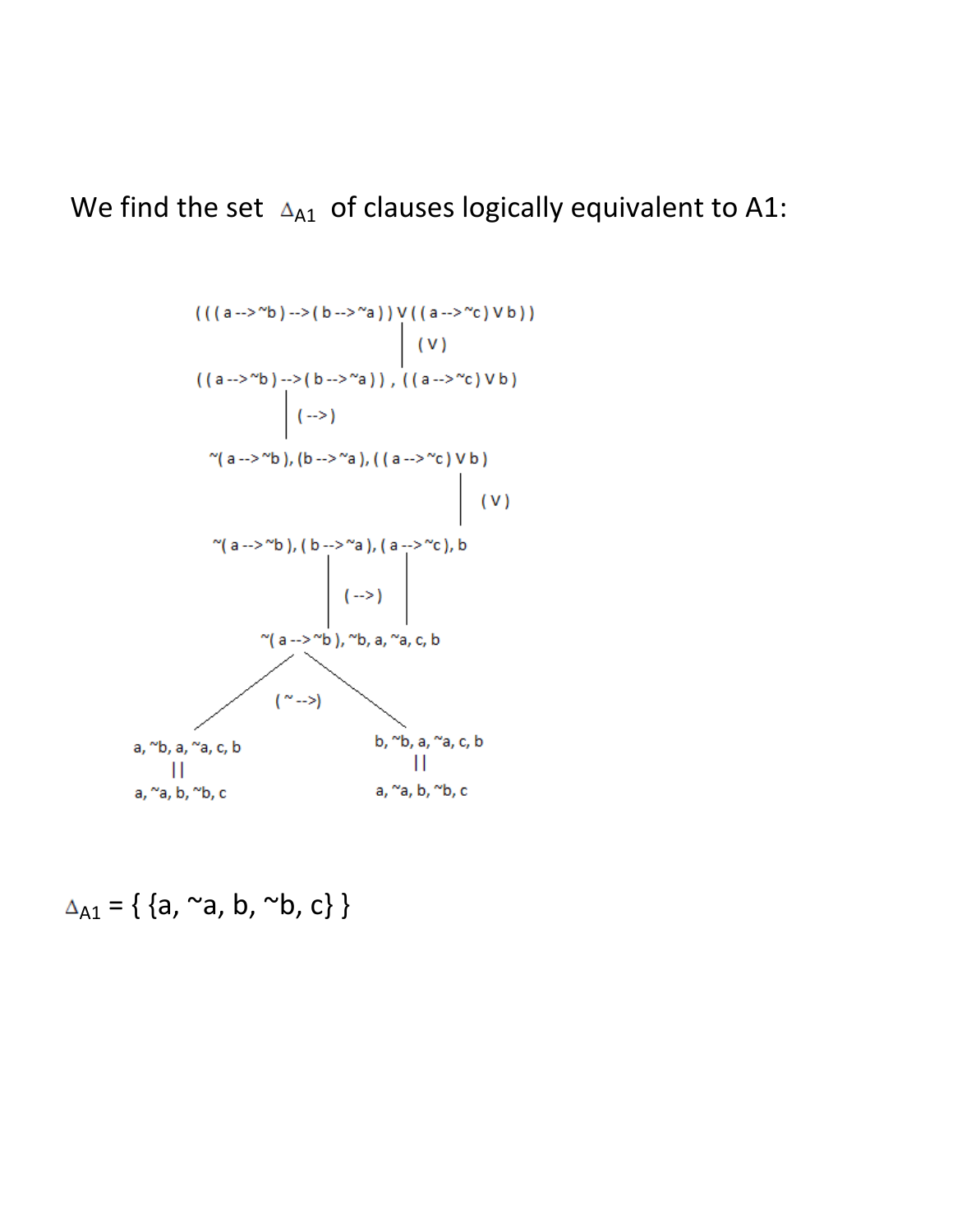We find the set  $\Delta_{A2}$  of clauses logically equivalent to A2

![](_page_11_Figure_1.jpeg)

 $\Delta_{A2} = \{ \{a\}, \{a, \sim b\} \}$ 

We write the set of clauses logically equivalent to the argument

 $\Delta = \Delta_{A1} V \Delta_{A2} V \Delta_{B} = \{ \{a\}, \{b, \sim c\}, \{a, \sim b, c\}, \{a, \sim a, b, \sim b, c\}, \{a, \sim b\} \}$ 

Tautologies:  $\{a, \sim a, b, \sim b, c\}$ 

$$
\Delta' = \{ \{a\}, \{b, \sim c\}, \{a, \sim b, c\}, \{a, \sim b\} \}
$$